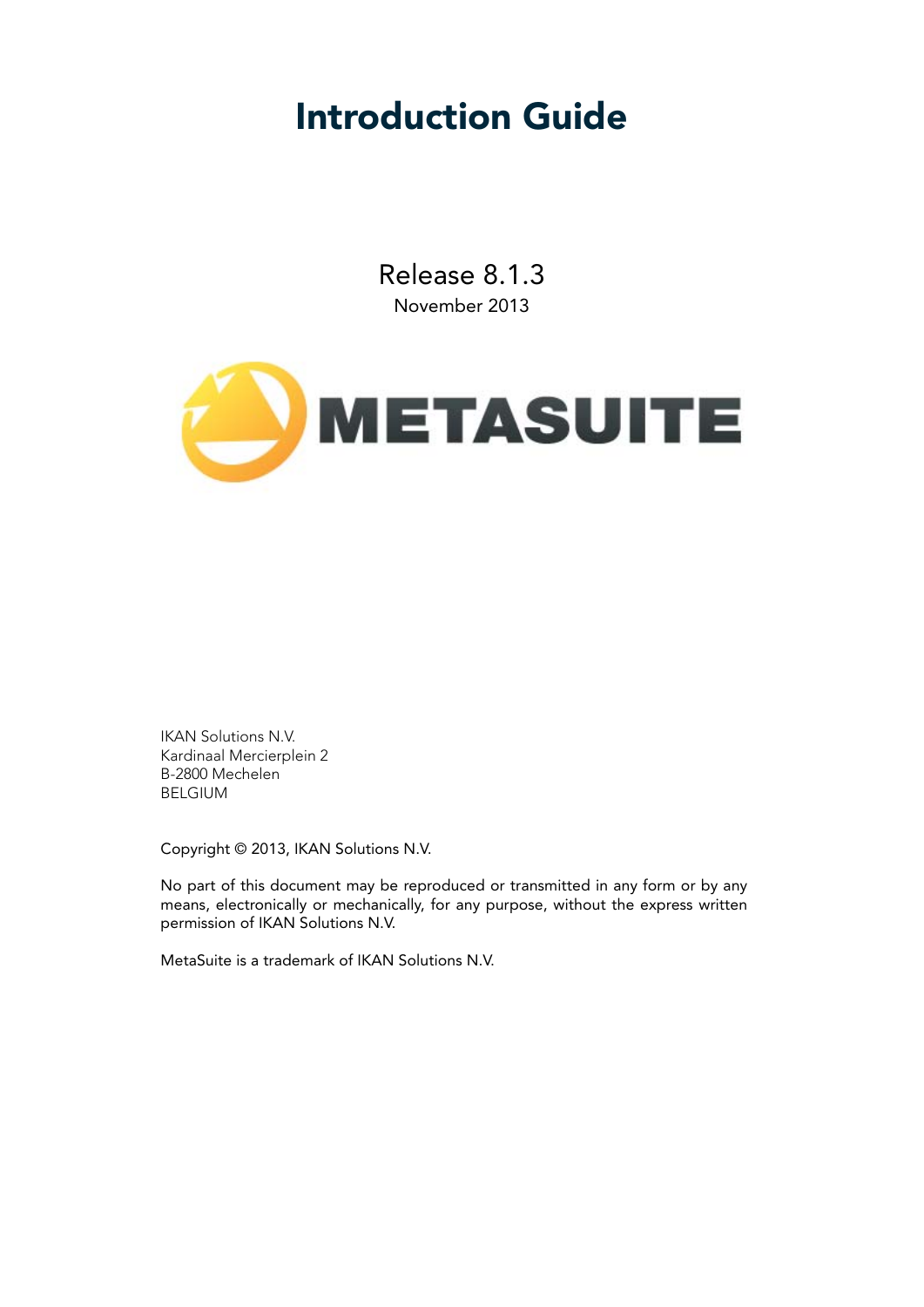# Table of Contents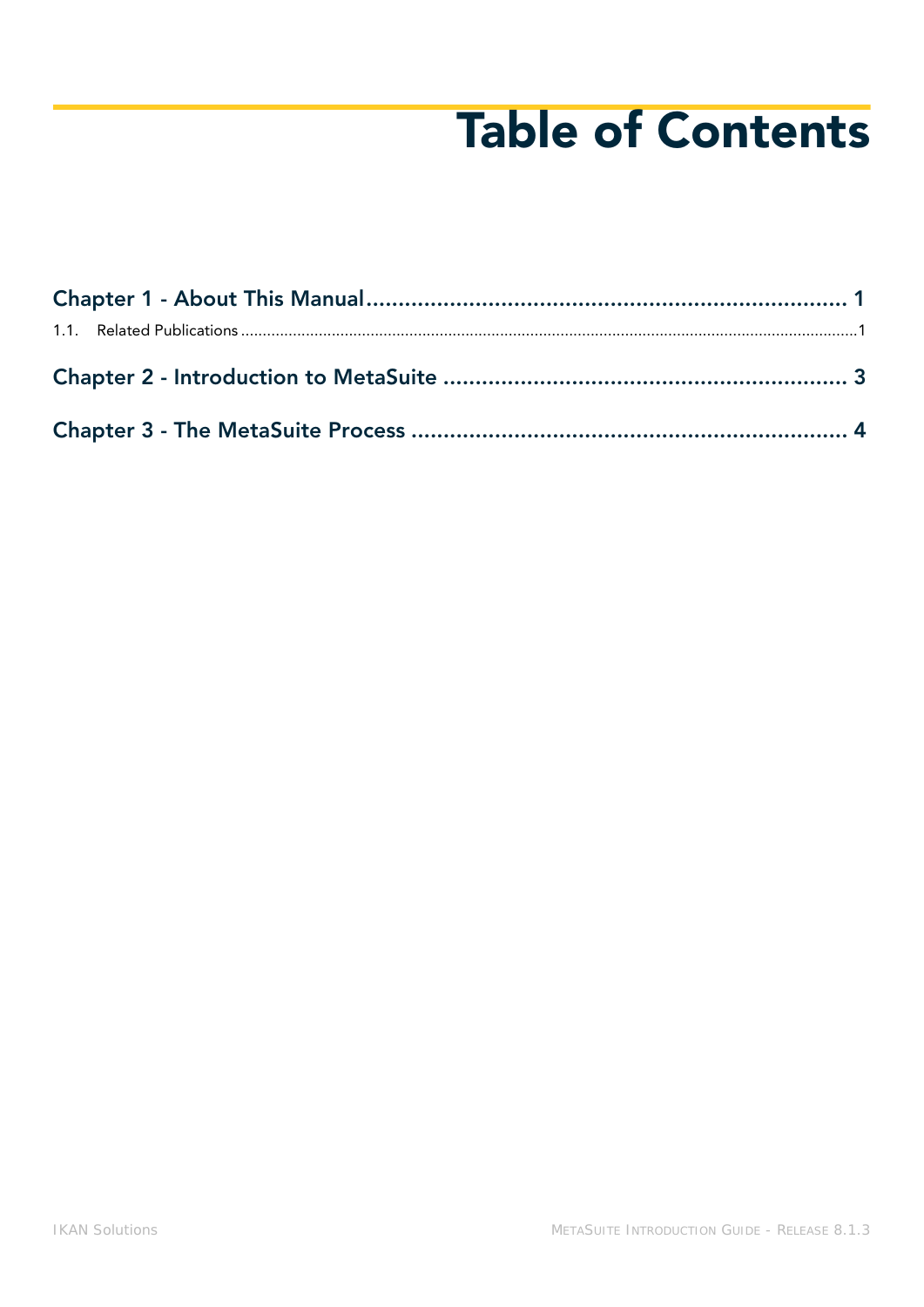## CHAPTER 1 About This Manual

<span id="page-2-0"></span>This manual is the *Introduction Guide* for MetaSuite 8.1.3.

#### <span id="page-2-1"></span>1.1. Related Publications

The following table gives an overview of the complete MetaSuite documentation set.

| Release Information | Release Notes 8.1.3                                                                                                                                                                                                                                                                                                                                                                                        |
|---------------------|------------------------------------------------------------------------------------------------------------------------------------------------------------------------------------------------------------------------------------------------------------------------------------------------------------------------------------------------------------------------------------------------------------|
| Installation Guides | BS2000/OSD Runtime Component<br><b>DOS/VSE Runtime Component</b><br>Fujitsu Windows Runtime Component<br>٠<br>MicroFocus Windows Runtime Component<br>$\bullet$<br>MicroFocus UNIX Runtime Component<br>OS/390 and Z/OS Runtime Component<br>$\bullet$<br>OS/400 Runtime Component<br>$\bullet$<br>VisualAge Windows Runtime Component<br>VisualAge UNIX Runtime Component<br><b>VMS Runtime Component</b> |
| User Guides         | <b>INI Manager User Guide</b><br>Installation and Setup Guide<br>Introduction Guide<br>$\bullet$<br>MetaStore Manager User Guide<br>$\bullet$<br>MetaMap Manager User Guide<br>٠<br>Generator Manager User Guide<br>$\bullet$                                                                                                                                                                              |
| Technical Guides    | <b>ADABAS File Access Guide</b><br><b>IDMS</b> File Access Guide<br><b>IMS DLI File Access Guide</b><br>$\bullet$<br><b>RDBMS File Access Guide</b><br>$\bullet$<br>• XML File Access Guide<br>Runtime Modules<br>$\bullet$<br>User-defined Functions User Guide                                                                                                                                           |

If you are unfamiliar with MetaSuite, the following technical description provides you with a brief overview.

**The MetaSuite System** MetaSuite is designed for data retrieval, extraction, conversion and reporting. It includes a workstation-based graphical user interface and a mainframe runtime component.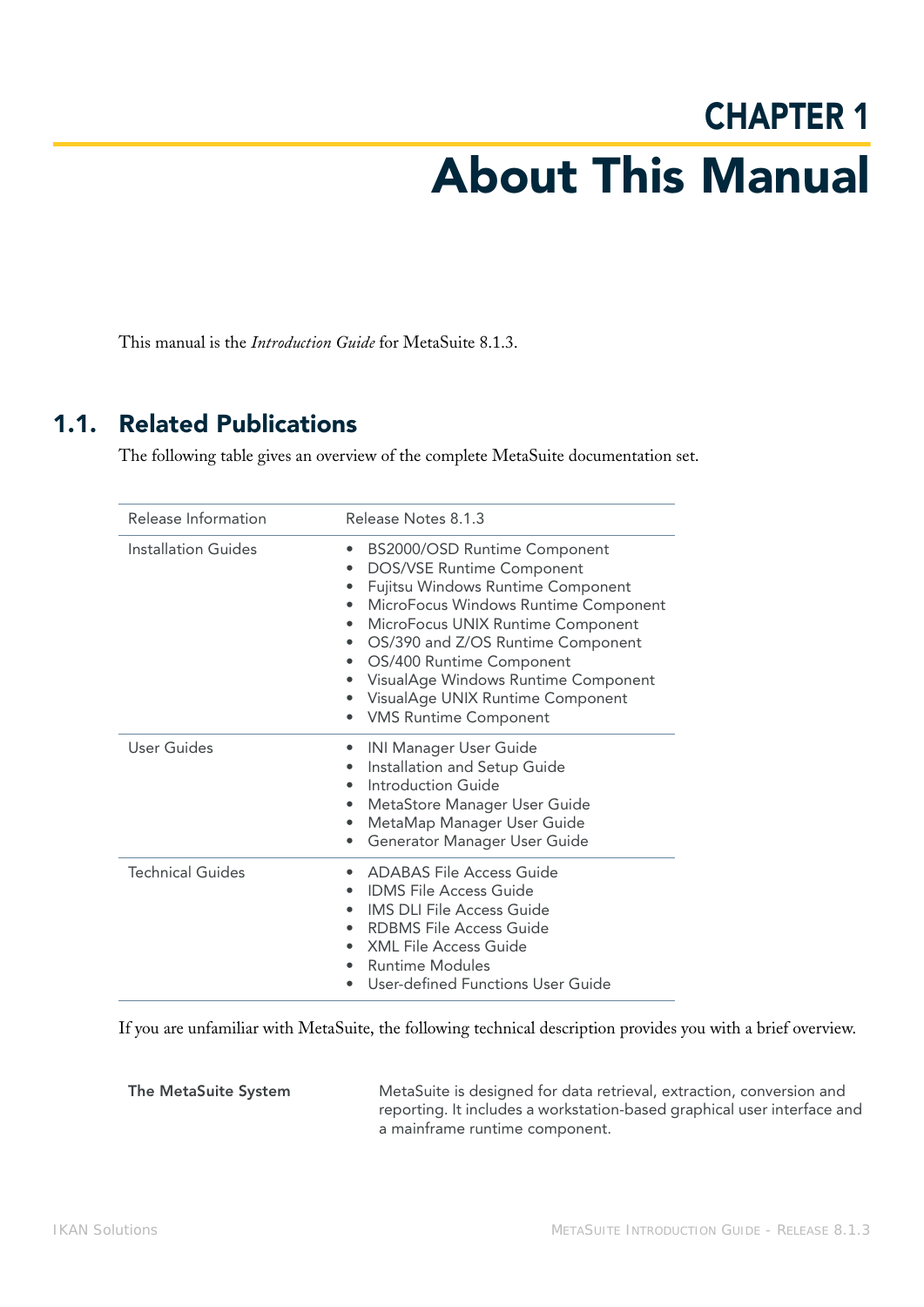| <b>MetaSuite Database Interfaces</b> | MetaSuite can access data from a number of database management<br>systems, using the same commands, program structure and retrieval<br>techniques used for non-database files. Each database interface is<br>available as an optional enhancement to the base product. |
|--------------------------------------|------------------------------------------------------------------------------------------------------------------------------------------------------------------------------------------------------------------------------------------------------------------------|
| <b>MetaMap Manager</b>               | MetaMap Manager is the MetaSuite tool used to define models. Such<br>models are intuitively built by describing overall program<br>specifications, input file definitions (data and process) and target file<br>definitions (data and process).                        |
| <b>MetaStore Manager</b>             | MetaStore Manager is a tool that provides metadata maintenance and<br>documentation services.                                                                                                                                                                          |
| <b>Generator Manager</b>             | The Generator Manager is the system administration tool. All kinds of<br>basic functionalities and customization possibilities are supported by<br>this tool.                                                                                                          |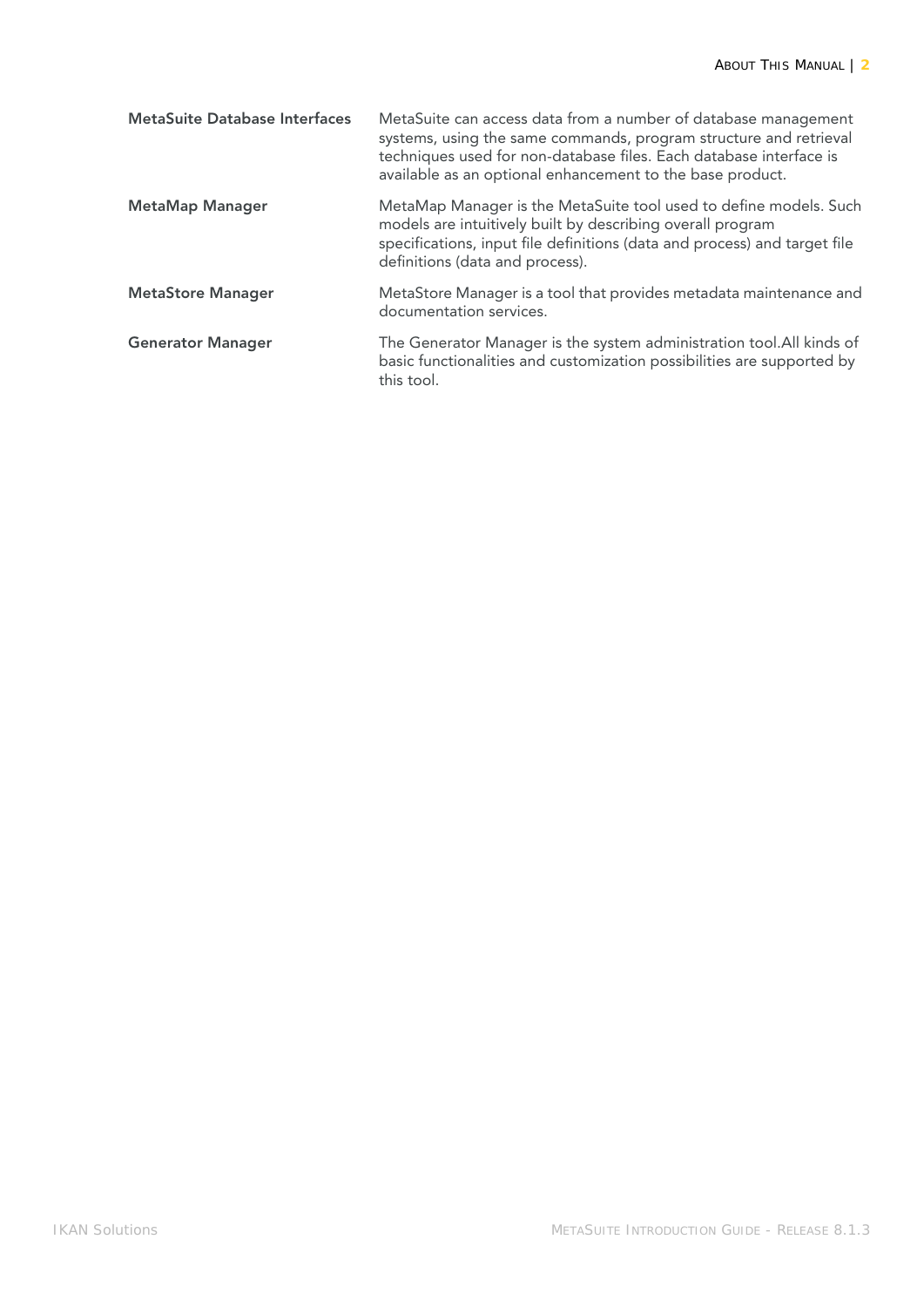### CHAPTER 2 Introduction to MetaSuite

<span id="page-4-0"></span>MetaSuite is a data integration application that enables you to rapidly move large volumes of data from any Source to any Target Business Intelligence environment of your choice.

MetaSuite's technology provides access to all of your existing data, whether stored in standard file structures or database management systems (DBMS), and it simplifies the job of moving this data to another (typically relational) database or platform.

MetaSuite documents -- in both Business rules (i.e., non-technical) and Technical terms -- comprehensive information about your data, the mapping of old data to the new environment, and the control information critical to manage your new Data Warehouse or database. This collection of information about your data and the environment in which it is used is called Metadata and is stored in MetaSuite's relational MetaStore that itself is typically an integral part of your Data Warehouse environment.

MetaSuite is used by technical and non-technical Information Architects. It guides you through the process of defining your data, mapping it to the new environment and generating programs to perform the movement of the data.

You point and click your way through MetaSuite, entering information and querying your model and program data -- from both a global and detail-level view. The MetaSuite Workbench runs as a client on various PC platforms in support of both client/server and 3-tier environments (Mainframe, LAN, PC) and is used to develop MetaSuite applications to meet data warehousing and data migration needs.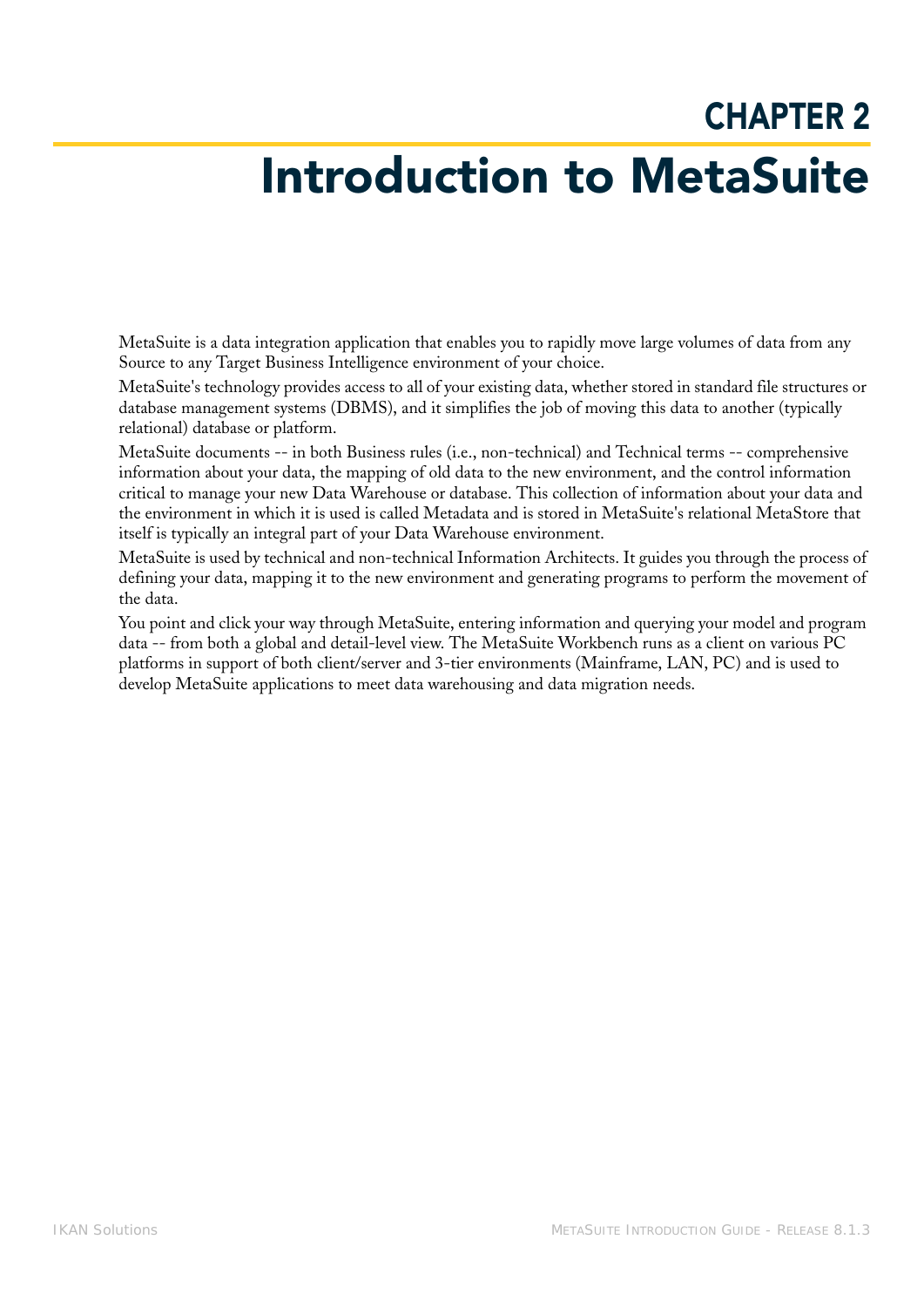### CHAPTER 3 The MetaSuite Process

<span id="page-5-0"></span>The MetaSuite process can be described in 12 steps:

1. The Company or Organization defines a new information need.



- 2. Analyze how the Existing Data Sources can provide this information.
- 3. Define the data descriptions (meta data) in a central database called the MetaStore. This can be done by manually creating or gathering (collecting) these definitions from COBOL Copy Books, DLLs or other metadata carriers.

Refer to the *MetaStore Manager User Guide*.

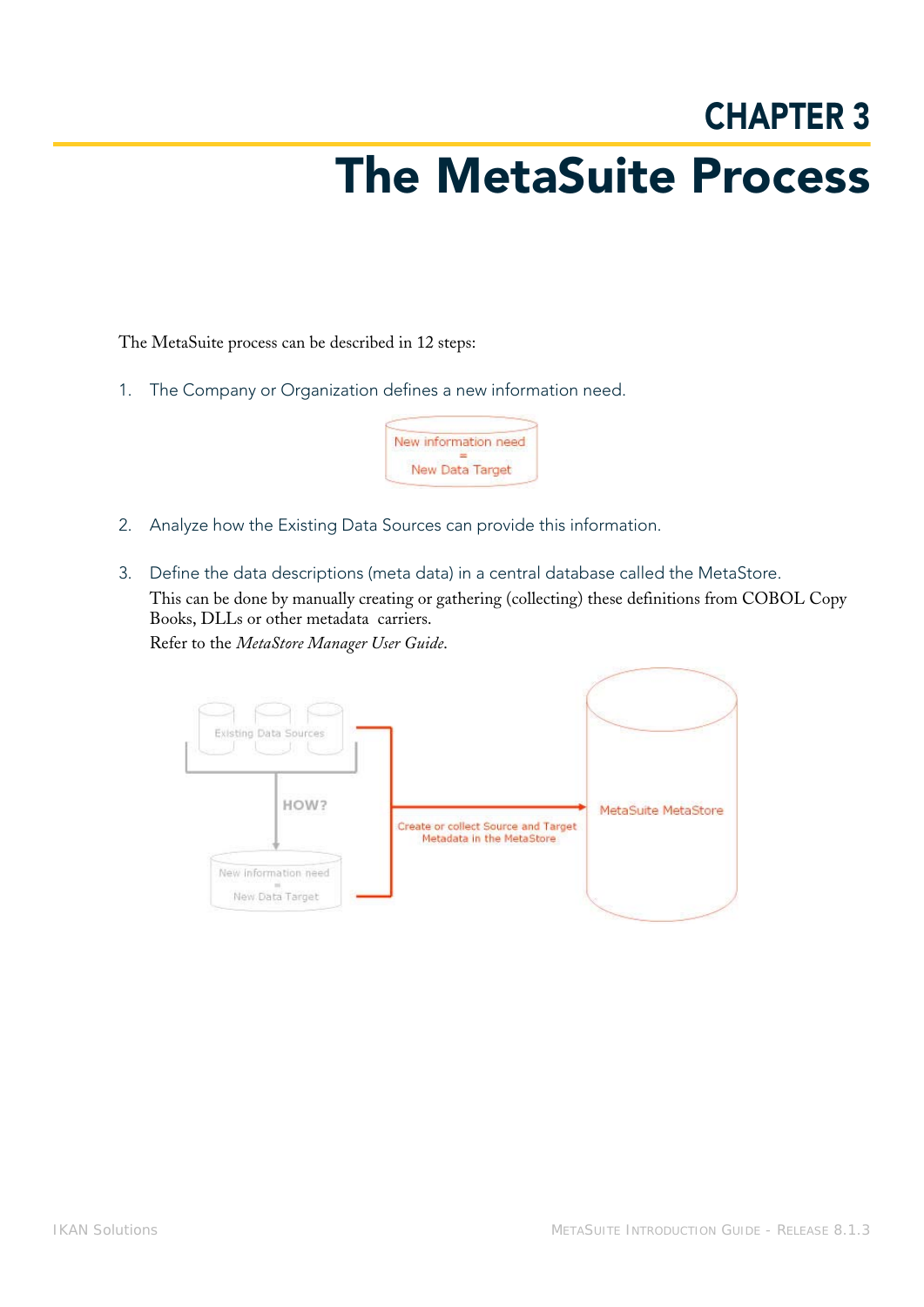#### 4. Create the MetaMap Model.

Refer to the chapter *Creating a New MetaMap Model - Overview* in the *MetaMap Manager User Guide*.



5. Generate the MetaMap Model in order to obtain the COBOL source code (file extension .MGL) and the COBOL run-script (file extension .MRL).

Refer to the section *Generating and Executing a Transformation Program* in the *MetaMap Manager User Guide*.